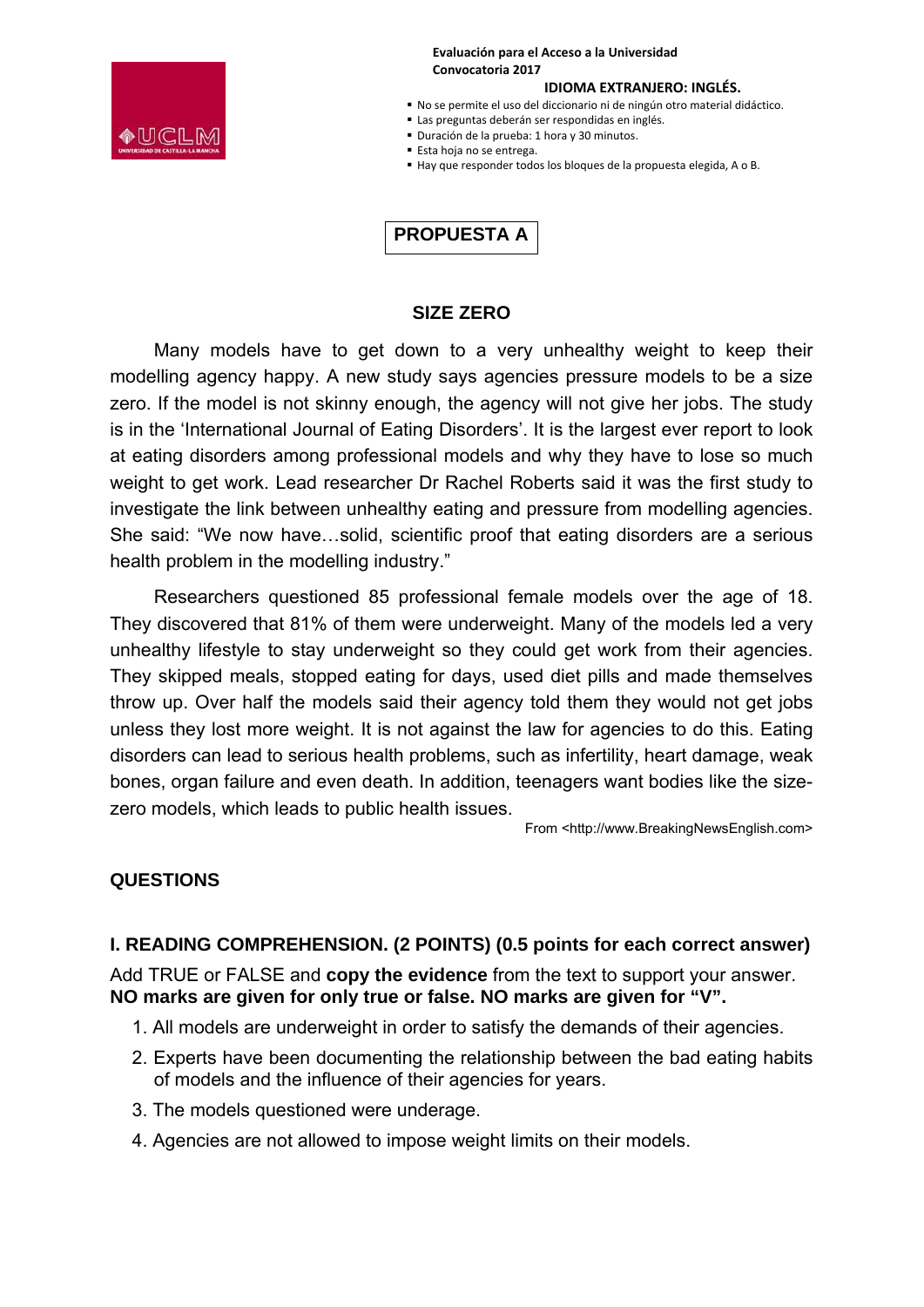# **II. LEXICON / PHONETICS (2 POINTS):**

### **A. LEXICON. (1 POINT) (0.25 points for each correct answer)**

Find words or phrases in the text that mean the same as these given.

- 1. Very thin
- 2. Omitted, failed to have
- 3. Tablets, capsules of medicine
- 4. Vomit

### **B. PHONETICS. (1 POINT) (0.25 points for each correct answer)**

- 1. Write a word from the text that includes the same sound as "**bird**" /3:/.
- 2. Write a word from the text that includes the same diphthong as "**pay**" /eɪ/.
- 3. How is the "-s" pronounced in "**models**", / s /, / z / or / ɪz /?
- 4. How is the "-ed" pronounced in "**discovered**", / t /, / d / or / ɪd /?

# **III. USE OF ENGLISH. (3 POINTS) (0.5 points for each correct answer)**

Rewrite the following sentences starting with the words given:

| 1. It was such a boring play that I walked out of the theatre.           |
|--------------------------------------------------------------------------|
| 2. "Why don't we prepare a barbecue?"Mary said.                          |
| 3. The woman is Alice Harris. Her ring was stolen from inside her house. |
| 4. I regret I didn't do my homework.                                     |
| 5. They have arrested the woman for shoplifting.                         |
| 6. I didn't arrive early so I missed the plane.                          |

# **IV. COMPOSITION. (3 POINTS)**

Write a composition of at least 125 words on the following topic**: "Advantages and disadvantages of being a top model."**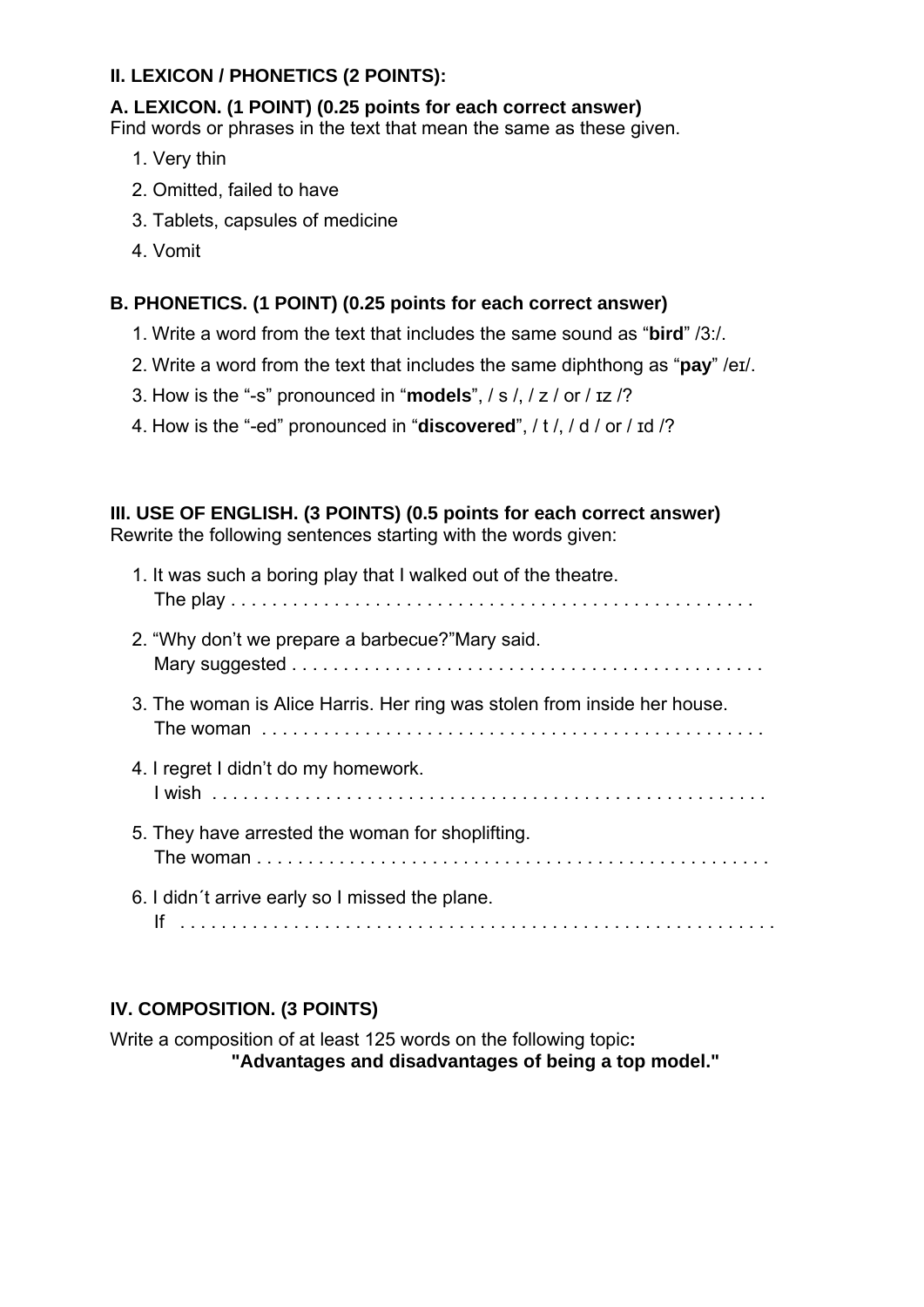**Evaluación para el Acceso a la Universidad Convocatoria 2017**

# ●UCLM

**IDIOMA EXTRANJERO: INGLÉS.** 

- No se permite el uso del diccionario ni de ningún otro material didáctico.
- Las preguntas deberán ser respondidas en inglés.
- Duración de la prueba: 1 hora y 30 minutos.
- Esta hoja no se entrega.
- Hay que responder todos los bloques de la propuesta elegida, A o B.



# **BARCELONA RESIDENTS SAY TOURISM IS A BIGGER PROBLEM THAN POVERTY**

Barcelona residents are so fed up with their city being overrun by holidaymakers that some believe tourists are worse than poverty.

In a poll conducted by Barcelona's city hall, 5.3 per cent of respondents said tourism is the biggest problem the city is facing. Tourism was followed by poverty, which 5.1 per cent of those polled identified as Barcelona's biggest problem.

Tensions boiled over last summer as locals took to the streets and called for major changes to cut down on the number of holidaymakers who visit the city. Barcelona Mayor Ada Colau has announced plans to limit the number of tourists entering the city to avoid ending up 'like Venice' as part of a strategy to balance the tourism sector's interests with those of residents.

In another move to satisfy locals, large tourist groups have been banned from visiting the iconic *La Boqueria* public market at peak times, including Fridays and Saturdays during the hours when locals do their weekly shopping and it is visited by pairs or smaller groups of holidaymakers.

Tourism in Barcelona has been rising steadily over the last two decades, and the city of 1.6 million people is now visited by more than seven million holidaymakers a year. The number of tourists visiting Barcelona has more than tripled since it hosted the Olympics in 1992, and locals are angry over queues and crowded beaches or streets, and worried the city will lose its identity as more tourist-focused shops or attractions open.

With tourism contributing to 14 per cent of its economy, a 2013 study by MasterCard found that Barcelona is Europe's third most visited city, after London and Paris.

Adapted from: <http://www.dailymail.co.uk>

# **QUESTIONS**

### **I. READING COMPREHENSION. (2 POINTS) (0.5 points for each correct answer)**

Add TRUE or FALSE and **copy the evidence** from the text to support your answer. **NO marks are given for only true or false. NO marks are given for "V".** 

- 1. The inhabitants of Barcelona consider the excess of tourists in their city a more serious problem than poverty.
- 2. Last summer, residents of Barcelona went to the city hall to complain about the problem of visitors.
- 3. Tourists are no longer allowed to visit *La Boquería* at any time.
- 4. The opening of so many tourist-oriented facilities is one of the concerns of local people in Barcelona.